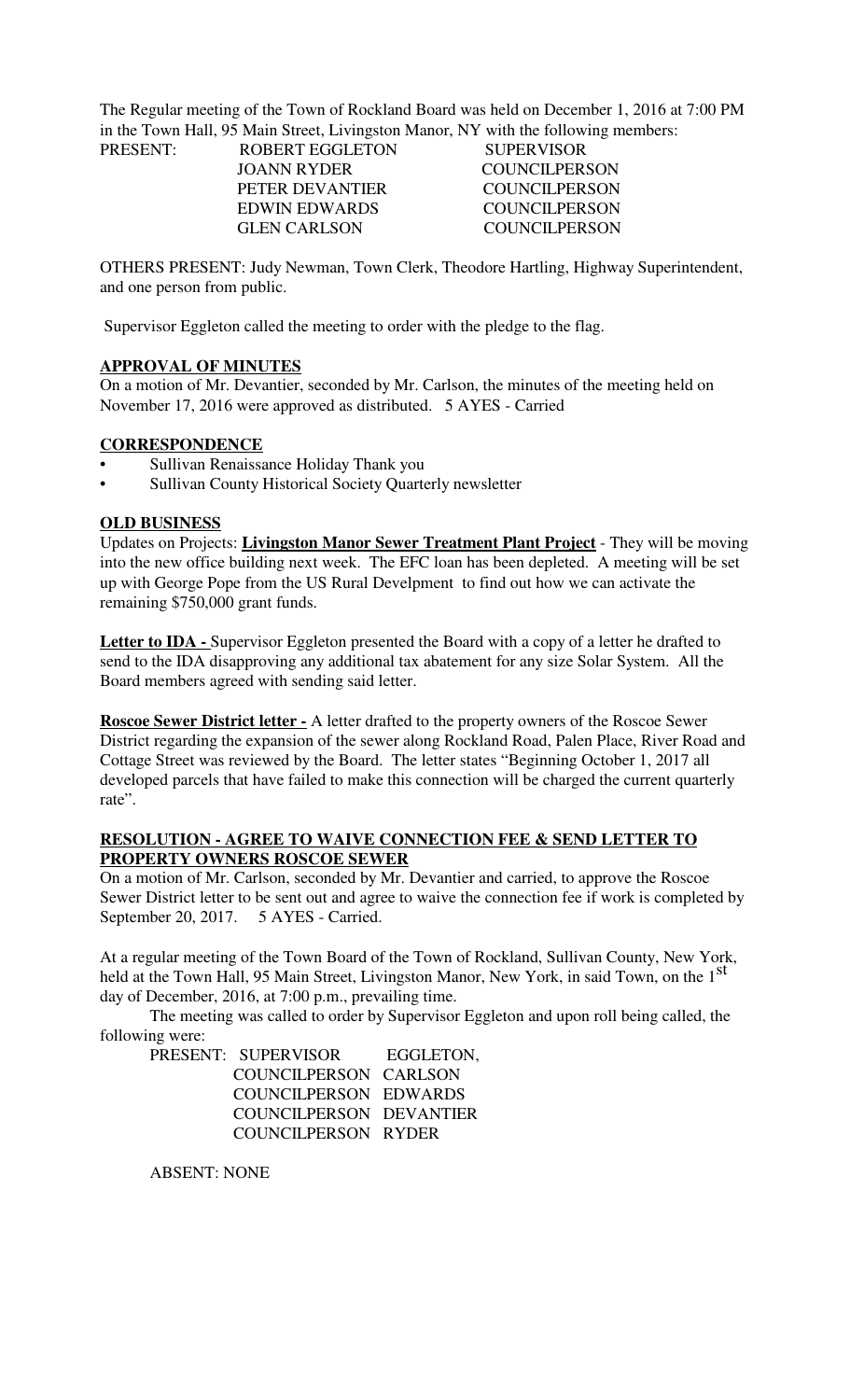# *REGULAR MEETING, TOWN OF ROCKLAND, DECEMBER 1, 2016*

The following resolution was introduced by Councilperson Carlson, who moved its adoption, and seconded by Councilperson Edwards, to wit:

**BE IT RESOLVED**, that introductory Local Law No. 4 of the Year 2016 entitled "A local law amending Chapter 285, entitled Zoning, of the Code of the Town of Rockland, Sullivan County, New York" is hereby introduced before the Town Board of the Town of Rockland, County of Sullivan, State of New York; and

**BE IT FURTHER RESOLVED,** that copies of the aforesaid local law be laid upon the desk of each member of the Town Board; and

**BE IT FURTHER RESOLVED,** that the Town Board hereby determines the aforesaid local law to be a Type I Action pursuant to the regulations promulgated under the State Environmental Quality Review Act for which a full environmental assessment form shall be prepared; and

**BE IT FURTHER RESOLVED,** that the Town Board hereby designates itself as Lead Agency pursuant to the regulations promulgated under the State Environmental Quality Review Act; and

**BE IT FURTHER RESOLVED,** that the Town Board hold a public hearing on the aforesaid local law at the Town Hall, 95 Main Street, Livingston Manor, New York, at 7:05 p.m., prevailing time, on December 15, 2016; and

**BE IT FURTHER RESOLVED, that the Town Clerk publish or cause to be published a** public notice in the Sullivan County Democrat, of such public hearing at least five (5) days prior thereto.

The question of the adoption of the foregoing resolution was duly put to a vote on roll call, resulting as follows:

| Supervisor Robert Eggleton                          | voting | AYE        |  |  |
|-----------------------------------------------------|--------|------------|--|--|
| Councilperson Glen Carlson                          | voting | <b>AYE</b> |  |  |
| Councilperson Edwin Edwards                         | voting | AYE        |  |  |
| Councilperson Peter DeVantier                       | voting | AYE        |  |  |
| Councilperson Joann Ryder                           | voting | <b>AYE</b> |  |  |
| The resolution was thereupon declared duly adopted. |        |            |  |  |

The Town Clerk's monthly report was presented.

The Water and Sewer Weekend duty schedule was presented.

## **DEPARTMENT HEADS**

**Highway Department** - Ted reported that since last winter season he didn't use some of his budget, he has funds available to purchase a new plow truck. He would hold off on purchasing the wood chipper. The Board concurred with this proposal.

## **APPROVAL OF BILLS**

On a motion of Mr. Carlson, seconded by Ms. Ryder, the following resolution was ADOPTED - VOTE - Ayes 5, Nays 0 - RESOLVED - to approve the bills on abstract #23 dated December 1, 2016, in the following amounts: (Mr. Devantier abstained from voting on voucher #399 for Highway, 424 for General, 172 for LM Sewer, and 167 for RR Water)

| $\pi$ rigilway, 424 for General, 172 for Live Sewer, and 107 for KK water) |          |                      |
|----------------------------------------------------------------------------|----------|----------------------|
| General Fund                                                               | #410-430 | \$10,158.73          |
| Highway                                                                    | #391-408 | \$278,279.24         |
| Livingston Manor Water                                                     | #172-179 | 2,484.75<br>S.       |
| <b>Livingston Manor Sewer</b>                                              | #168-177 | 2,544.16<br>S.       |
| Roscoe Sewer                                                               | #161-166 | \$2,069.92           |
| Roscoe-Rockland Water                                                      | #163-168 | 1,643.94<br><b>S</b> |
| Roscoe Rockland Light                                                      | #42-43   | 303.66<br>\$.        |
| Liv Manor Construction                                                     | #40-44   | \$286,698.37         |

## **PUBLIC COMMENT** None

### **ADJOURNMENT**

On a motion by Mr. Carlson, seconded by Mr. Edwards, the Town Board does hereby adjourn the